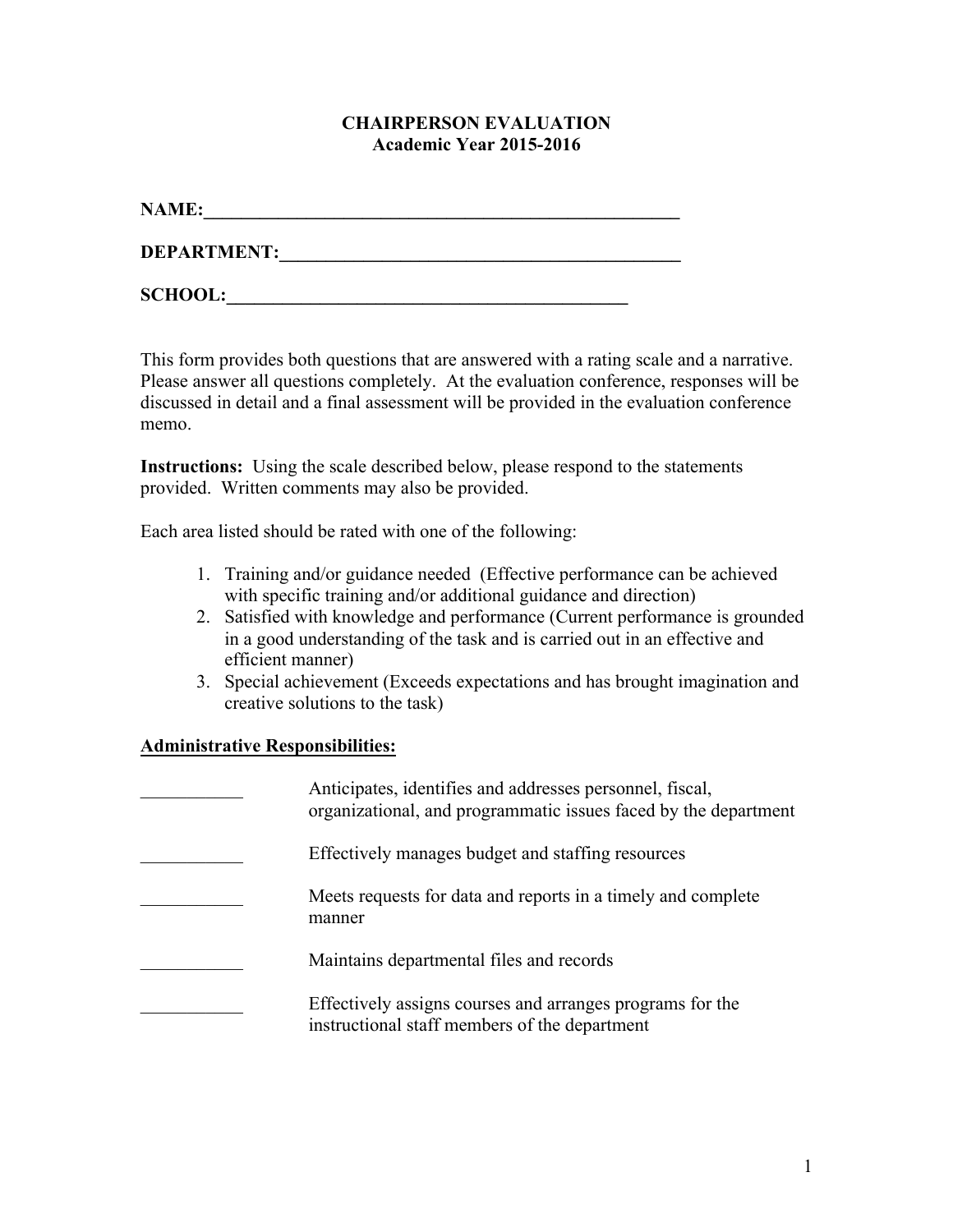| Coordinates recruitment of instructional staff in a timely manner<br>and within the goals and objectives of the affirmative action<br>program |
|-----------------------------------------------------------------------------------------------------------------------------------------------|
| Insures that classroom observations and post observation<br>conference are complete and conducted in a timely manner                          |
| Is responsive to the needs and concerns of colleagues                                                                                         |
| Is responsive to the needs and concerns of students                                                                                           |
| Is responsive to the needs and concerns of the public, including<br>accrediting and other outside agencies                                    |
| Functions as an effective and responsible member of the College<br>administrative team                                                        |

#### **Leadership and Guidance:**

| Articulates a clear definition of the mission of the department and<br>coordinates departmental resources to carry out the mission                                                                                                            |
|-----------------------------------------------------------------------------------------------------------------------------------------------------------------------------------------------------------------------------------------------|
| Encourages and facilitates an atmosphere of collegiality among<br>departmental members                                                                                                                                                        |
| Encourages and facilitates scholarly achievement by departmental<br>members                                                                                                                                                                   |
| Aids the instructional staff in the development of leadership skills                                                                                                                                                                          |
| Provides substantive annual evaluations with clear guidance and<br>suggestions for areas of improvement                                                                                                                                       |
| Provides leadership at the departmental, divisional and College<br>personnel and budget committees                                                                                                                                            |
| Initiates methods of providing effective guidance to instructional<br>staff members in the department, including innovative methods of<br>supervising the professional performance of untenured or<br>uncertified instructional staff members |
| Maintains the curriculum and initiates curriculum development<br>designed to attract and retain students                                                                                                                                      |
| Responds objectively to criticism and ideas of colleagues                                                                                                                                                                                     |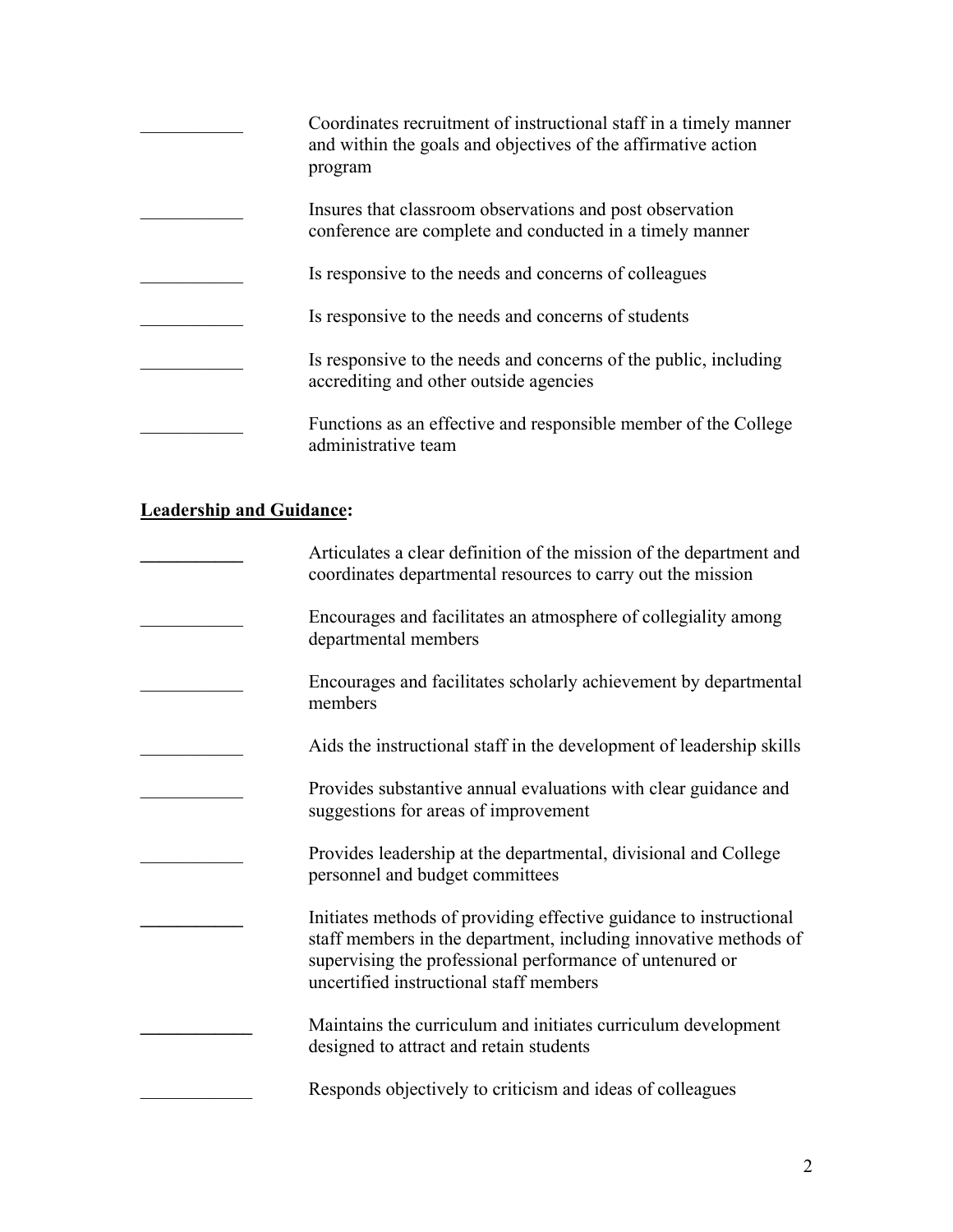| Effectively advocates for faculty and departmental needs              |
|-----------------------------------------------------------------------|
| Demonstrates good judgment and resourcefulness in making<br>decisions |
| Accepts responsibility for the consequences of decisions              |

### **Departmental Goals:**

| Develops and supports departmental and college programs in<br>concert with the strategic goals and objectives |
|---------------------------------------------------------------------------------------------------------------|
| Provides leadership for extramural funding for faculty and<br>department objectives                           |
| Encourages and guides the development of new curricula                                                        |
| Supports and implements pedagogical innovation                                                                |
| Adopts innovative methods to acquire new materials and/or<br>equipment                                        |
| Encourages faculty to apply for conference participation,<br>fellowship awards or grants                      |

## **NARRATIVE**

**1. Specify your goals as chairperson for the coming year.** 

**2. Specify any professional development goals, such as training, conference participation, or career development activities for the coming year.** 

**\_\_\_\_\_\_\_\_\_\_\_\_\_\_\_\_\_\_\_\_\_\_\_\_\_\_\_\_\_\_\_\_\_\_\_\_\_\_\_\_\_\_\_\_\_\_\_\_\_\_\_\_\_\_\_\_\_\_\_\_\_\_\_\_\_\_\_\_\_\_\_\_** 

**\_\_\_\_\_\_\_\_\_\_\_\_\_\_\_\_\_\_\_\_\_\_\_\_\_\_\_\_\_\_\_\_\_\_\_\_\_\_\_\_\_\_\_\_\_\_\_\_\_\_\_\_\_\_\_\_\_\_\_\_\_\_\_\_\_\_\_\_\_\_\_\_** 

**\_\_\_\_\_\_\_\_\_\_\_\_\_\_\_\_\_\_\_\_\_\_\_\_\_\_\_\_\_\_\_\_\_\_\_\_\_\_\_\_\_\_\_\_\_\_\_\_\_\_\_\_\_\_\_\_\_\_\_\_\_\_\_\_\_\_\_\_\_\_\_\_** 

 $\mathcal{L}_\mathcal{L} = \{ \mathcal{L}_\mathcal{L} = \{ \mathcal{L}_\mathcal{L} = \{ \mathcal{L}_\mathcal{L} = \{ \mathcal{L}_\mathcal{L} = \{ \mathcal{L}_\mathcal{L} = \{ \mathcal{L}_\mathcal{L} = \{ \mathcal{L}_\mathcal{L} = \{ \mathcal{L}_\mathcal{L} = \{ \mathcal{L}_\mathcal{L} = \{ \mathcal{L}_\mathcal{L} = \{ \mathcal{L}_\mathcal{L} = \{ \mathcal{L}_\mathcal{L} = \{ \mathcal{L}_\mathcal{L} = \{ \mathcal{L}_\mathcal{$ 

**\_\_\_\_\_\_\_\_\_\_\_\_\_\_\_\_\_\_\_\_\_\_\_\_\_\_\_\_\_\_\_\_\_\_\_\_\_\_\_\_\_\_\_\_\_\_\_\_\_\_\_\_\_\_\_\_\_\_\_\_\_\_\_\_\_\_\_\_\_\_\_\_** 

**\_\_\_\_\_\_\_\_\_\_\_\_\_\_\_\_\_\_\_\_\_\_\_\_\_\_\_\_\_\_\_\_\_\_\_\_\_\_\_\_\_\_\_\_\_\_\_\_\_\_\_\_\_\_\_\_\_\_\_\_\_\_\_\_\_\_\_\_\_\_\_\_** 

**\_\_\_\_\_\_\_\_\_\_\_\_\_\_\_\_\_\_\_\_\_\_\_\_\_\_\_\_\_\_\_\_\_\_\_\_\_\_\_\_\_\_\_\_\_\_\_\_\_\_\_\_\_\_\_\_\_\_\_\_\_\_\_\_\_\_\_\_\_\_\_\_** 

**\_\_\_\_\_\_\_\_\_\_\_\_\_\_\_\_\_\_\_\_\_\_\_\_\_\_\_\_\_\_\_\_\_\_\_\_\_\_\_\_\_\_\_\_\_\_\_\_\_\_\_\_\_\_\_\_\_\_\_\_\_\_\_\_\_\_\_\_\_\_\_\_**